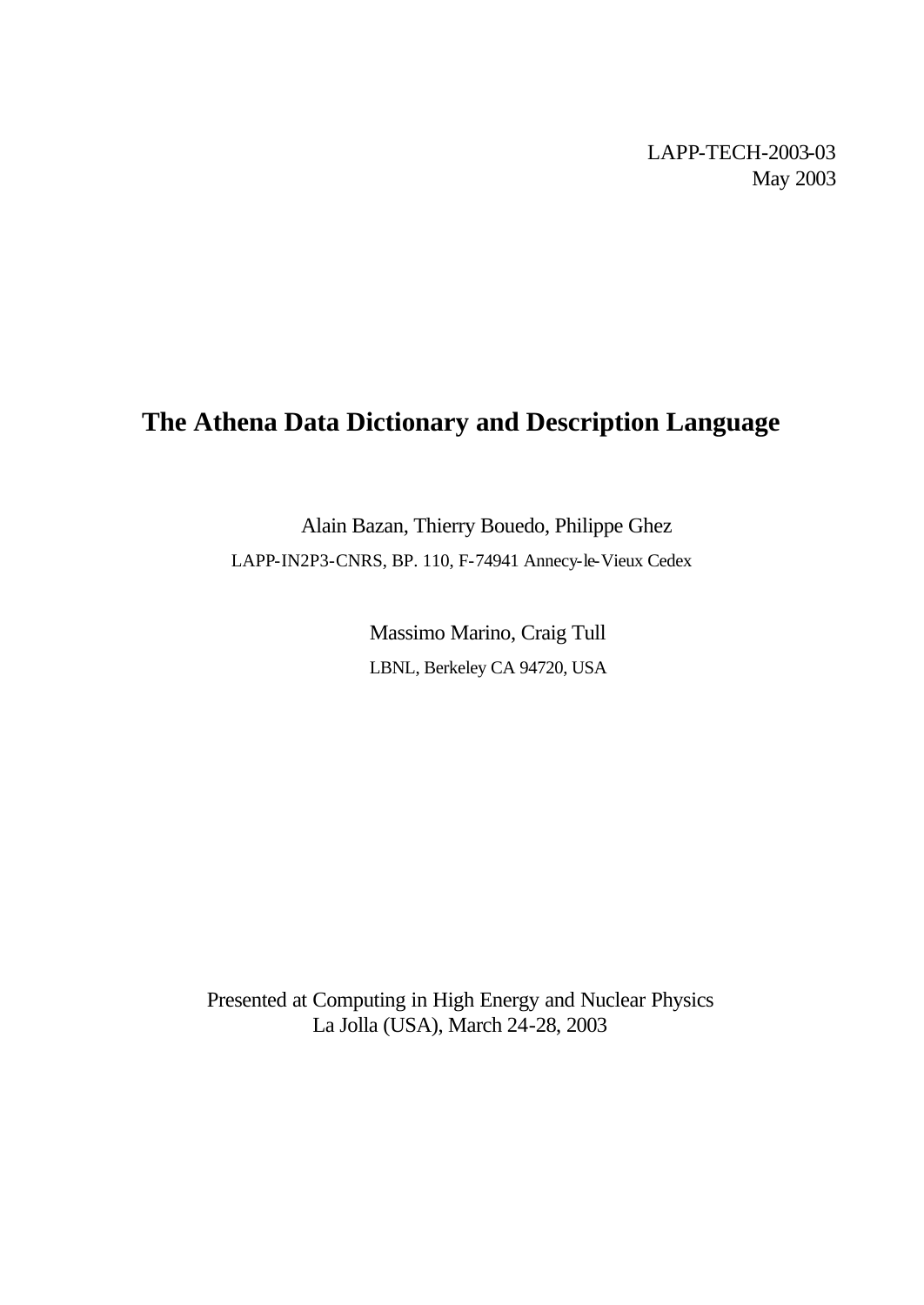## **The Athena Data Dictionary and Description Language**

Alain Bazan, Thierry Bouedo, Philippe Ghez *LAPP, Annecy-le-Vieux, FRANCE*

Massimo Marino, Craig Tull *LBNL, Berkeley, USA*

Athena is the ATLAS off-line software framework, based upon the GAUDI architecture from LHCb. As part of ATLAS' continuing efforts to enhance and customise the architecture to meet our needs, we have developed a data object description tool suite and service for Athena. The aim is to provide a set of tools to describe, manage, integrate and use the Event Data Model at a design level according to the concepts of the Athena framework (use of patterns, relationships, ...). Moreover, to ensure stability and reusability this must be fully independent from the implementation details. After an extensive investigation into the many options, we have developed a language grammar based upon a description language (IDL, ODL) to provide support for object integration in Athena. We have then developed a compiler front end based upon this language grammar, JavaCC, and a Java Reflection API-like interface. We have then used these tools to develop several compiler back ends which meet specific needs in ATLAS such as automatic generation of object converters, and data object scripting interfaces. We present here details of our work and experience to date on the Athena Definition Language and Athena Data Dictionary.

### **1. INTRODUCTION**

This document describes in brief the development and implementation of an "ATLAS Data Dictionary" (ADD) in the Athena Architecture. For full details see:[1].

Athena is the ATLAS off-line software framework, based upon the GAUDI architecture from LHCb. As part of ATLAS' continuing efforts to enhance and customise the architecture to meet needs of the users, we have developed a data object description tool suite and service for Athena. The term "data dictionary" is being used in ATLAS to cover several related, but distinct concepts and techniques. Each of these concepts plays a different set of roles in an architecture dependent upon a data dictionary. We categorise these concepts into three general topics:

• **Introspection/Reflection/Object**

**Description/Run-Time Typing:** This refers to objects in program memory with the ability to describe themselves in a programmatic way through a public API such that they can be manipulated without a priori knowledge of the specific class/type of the object.

- **Code Generation:** This refers to a process of generating code for performing a specific task from a generic description/input file.
- **Self-Describing External Data Representation (e.g. Data Files):** This refers to external data representations (e.g. file formats, on-wire data

formats) which contain metadata describing the payload of the data file, etc...

#### **2. ADVANTAGE OF A DATA DICTIONARY**

The data dictionary is a description of the objects to a high abstraction level.

These tool avoid tedious integration of objects to the framework, concentrate the object development only on his behaviour and provide the objects with all the mechanism of conversion between transient and persistent stores. At run time it gives access to transient objects allowing debugging, visualisation, use scripting... These description allows re-use of the objects already present in the dictionary, the management of the evolution of the described objects and provides information on persistent objects and collections without loading them in transient store.

#### **3. LANGUAGE AND TOOLS**

#### **3.1. Choice**

One of the most visible implementation decisions of a DD for Athena is the choice of the computer language used in the dictionary. Declarative computer languages are widely used tools in the CS and IT communities. A list of

|                                    | $C++$ | <b>IDL</b> | <b>JAVA</b>    | ODL            | <b>DDL</b> | XML |
|------------------------------------|-------|------------|----------------|----------------|------------|-----|
| Machine Independence               | No    | Yes        | Yes            | Yes            | Yes        | Yes |
| Programming Language Independence  | No    | Yes        | N <sub>0</sub> | Yes            | No         | Yes |
| Open-Source/Free Parsers Available | Yes   | Yes        | Yes            | Yes            | No         | 9   |
| <b>Object Behavior Definable</b>   | Yes   | Yes        | Yes            | Yes            | Yes        | ?   |
| <b>Object State Definable</b>      | Yes   | Yes        | Yes            | Yes            | Yes        | ?   |
| Public/Private Member              | Yes   | No         | Yes            | N <sub>0</sub> | Yes        | 9   |
| Persistency                        | No    | No         | Yes            | N <sub>0</sub> | Yes        | ?   |
| Use of Predefined Types            | Yes   | Yes        | Yes            | Yes            | Yes        | 9   |
| Use of External (Undefined) Types  | No    | No         | N <sub>0</sub> | No             | No         | 9   |

Table 3: ADL candidate feature comparison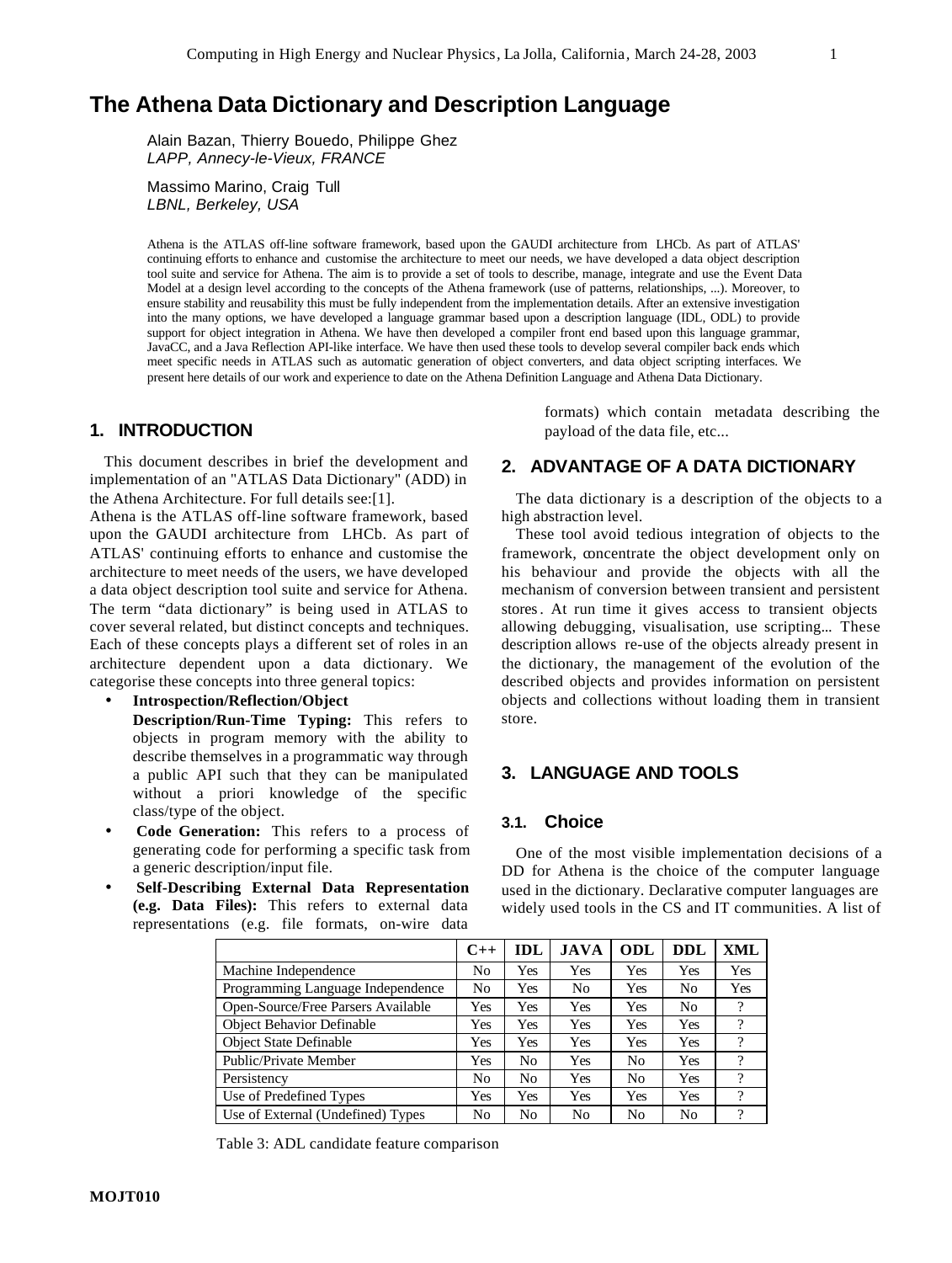choices considered and associated tools available to parse the language is shown in the comparison's Table 3:

After an extensive investigation into the many options, we concluded that none of the language candidates fully matched ATLAS requirements, and that some compromise and/or language extension would be required.

We settled on and developed a language grammar based upon a proper subset of IDL 2.0 extended to provide support for object persistency and complex inter-object relationships.

The included extensions are:

ODL keyword to express bi-directional relationships: *relationship*

keyword to express persistency: *persistent*

keyword to support opaque objects: *extern*

keyword to declare objects of Athena: *DataObject, ContainedObject, CollectionObject* keyword to manage the visibility of the objects attributes: *private*

We called this extended proper subset of IDL: ADL for Athena Description Language. Such a declarative language helps separating objects' interfaces and behaviours from their implementations, isolating users of a system from implementation details, facilitating technology migration, and easing software development by eliminating tedious and error-prone rote programming.

Moreover, the choice of ADL because of its explicit independence of programming languages makes future possible evolution more feasible.

## **3.2. Tools**

Code generation tools are parser-based tools which process the ADL. With the choice of a real computer language as the basis of the Data Dictionary, it becomes imperative that a real parser be used to compile the DD language and realise the DD functionality. Experience has shown that multiple back-ends (emitters) for the parser are necessary. The reality of a possible evolution of ADL suggests that the compiler front-end should be replaceable.

We chose JavaCC (the Java Compiler Compiler) as the parser for our compiler front end for the following reasons:

- Large number of languages supported (34 grammars from Ada to XML)
- Widely used  $&$  actively supported and developed
- Easily extended grammar
- Platform independence

Of all the tools considered and evaluated, JavaCC was the only one which supported all of the candidate languages. This made it particularly attractive in that a change in ADL language does not imply a change in parser.

## **4. DESIGN**

#### **4.1. From description to utilisation**

The high-level design of the code generator is a standard 2-tier design. An ADL object description is fed into the Compiler Front End (CFE) consisting of the JavaCC generated parser (from the ADL Grammar). The parser produces an Abstract Syntax Tree using the JJTree package. A standard visitor pattern class walks the AST and fills an in-memory representation of the object description (the Meta-Object Representation). Multiple Compiler Back Ends (CBEs) use the information stored in the Meta-Object Representation to generate code for use in the Athena framework.



#### **4.2. Meta-model**

The Meta-Object Representation is a set of classes implementing a Java Reflection-like API and which insulates the writers of the compiler back-ends (CBEs) from the details of the JJTree AST. The static class diagram including the Meta-Object Representation design is shown in Figure 4.2.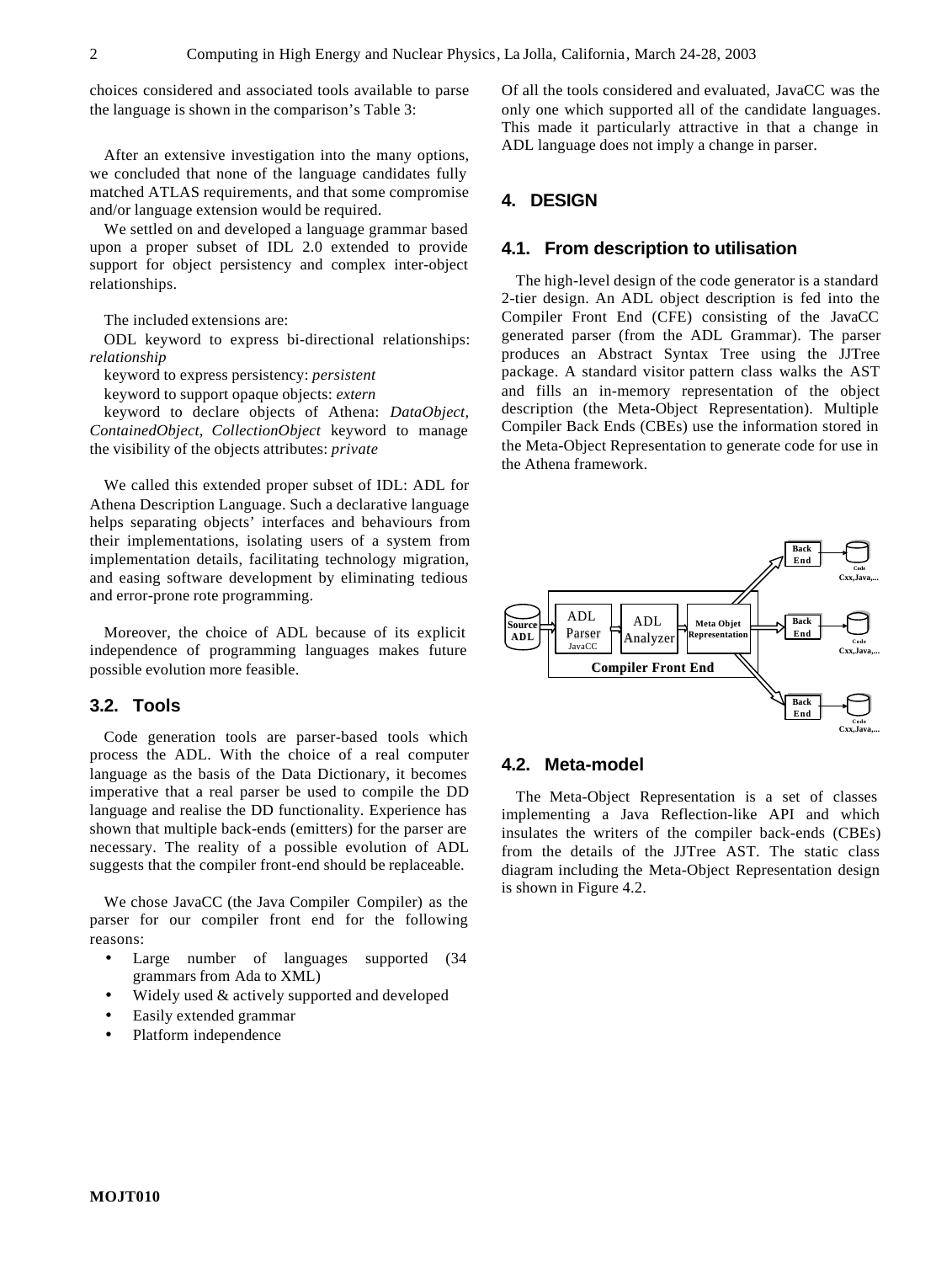

Figure 4.2 UML static class diagram

## **5. FUNCTIONALITIES**

#### **5.1. Code generation**

The last code for the ATLAS data dictionary was released at the end of November 2002. Included in this release was the full ADL JavaCC grammar and generated parser, the JJTree-based visitor and Meta-Object Representation classes, and three compiler back ends. The following use cases diagram shows how to generate code:



Although it is easy to write a new back-end as needed, the three following Compiler Back Ends are provided today:

• Data Object CBE: Generates C++ classes for user data objects with: ATLAS defined Constructors and Destructors, Single and Multiple Inheritance, Private Data Members & Accessor/Mutator Methods, Public Method Functions (beyond accessors/mutators), Interobject Associations, STL Support, and user written extensions.

• Converter CBE: Generates Athena converters for persistency using Objectivity Conversion service or ROOT conversion service.

• Scripting CBE: Provides a Python interface allowing limited access to, and control of data objects at the command line (see CHEP'01 paper 3-064). The three back ends work together or independently to provide needed Athena functionalities.

#### **5.2. Dynamic interaction**

Another main functionality of the Athena Data Dictionary is to dynamically manage the described objects. It answers the use cases as shown in the following diagram:



This functionality is mainly based on an Introspection/Reflection mechanism allowing connections between object's description and object's instance at runtime. This refers to objects in program memory with the ability to describe themselves in a programmatic way through a public API such that they can be manipulated without a priori knowledge of the specific class/type of the object.